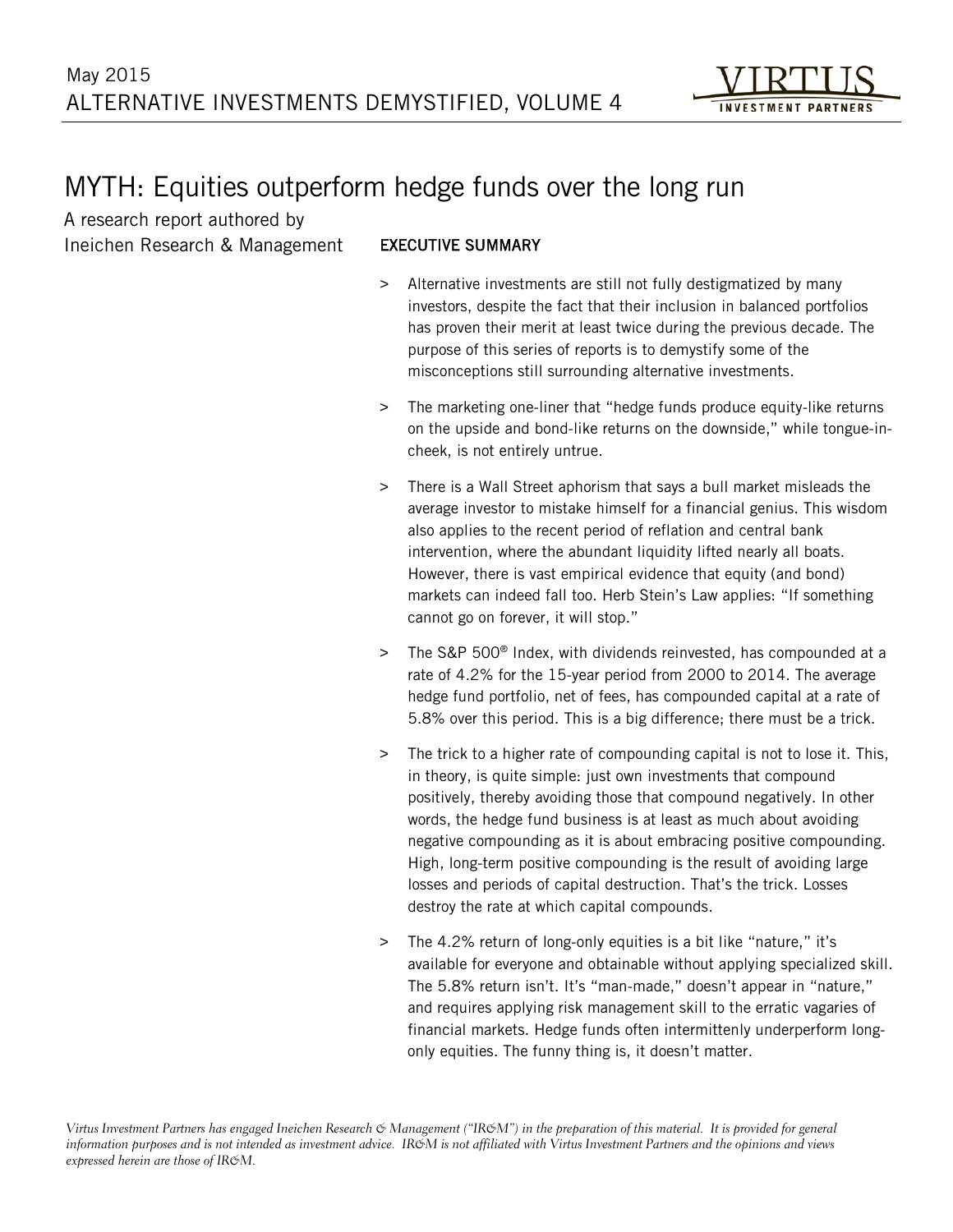### **"It seems long, but it won't last forever."**

—Bambi's mother

## Equities outperform hedge funds over the long run

There is a Wall Street aphorism that says a bull market misleads the average investor to mistake himself for a financial genius. This wisdom also applies to the recent period of reflation and central bank intervention, where the abundant liquidity lifted nearly all boats. The various stimuli of the past couple of years probably would even make Lance Armstrong blush. However, markets oscillate; bull markets start and eventually end. Or, as Herbert Stein (1916-1999), Chairman of the Council of Economic Advisers under Presidents Richard Nixon and Gerald Ford, put it: "If something cannot go on forever, it will stop."

Which return sequence below do you prefer, portfolio A or B?

Figure 1: The Tale of Two Return Sequences

| Which return sequence do you prefer? |                     |  |  |  |  |  |  |  |
|--------------------------------------|---------------------|--|--|--|--|--|--|--|
| Portfolio A:                         | <b>Portfolio B:</b> |  |  |  |  |  |  |  |
| $-11\%$                              | $+42%$              |  |  |  |  |  |  |  |
| $+2\%$                               | $+32\%$             |  |  |  |  |  |  |  |
| $+105%$                              | $+25%$              |  |  |  |  |  |  |  |

Source: IR&M

Portfolio A is represented by the S&P 500® Index with dividends reinvested, a proxy for the long-only equity market. The three returns are the five-year returns for the 15-year period from January 2000 to December 2014. Starting at 100 in January 2000, a -11% return brought the portfolio to 89 by December 2004. The subsequent 2% total return lifted portfolio A to 91 by December 2009. Adding a 105% return from a starting point of 91 brought the portfolio to 186 by the end of 2014. (All numbers are rounded.) The annual growth rate from 100 to 186 over 15 years is 4.2%.

Portfolio B is represented by the HFRI Fund Weighted Composite Index, a proxy for the average, well-diversified hedge funds portfolio, net of one layer of fees. Starting at 100 in January 2000, a 42% return brought the portfolio to 142 by the end of 2004. 142 is arguably a big difference to the 89 in the long-only example. It is this big difference that put hedge funds on the agenda of many investors, institutional as well as private. The subsequent return of 32% lifted the portfolio from 142 to 187 by the end of 2009. The

**"A random market movement causing the average investor to mistake himself for a financial genius."**

—Alternative definition of an equity bull market

**"It is better to have a permanent income than to be fascinating."** —Oscar Wilde (1854-1900), Irish author, playwright, and poet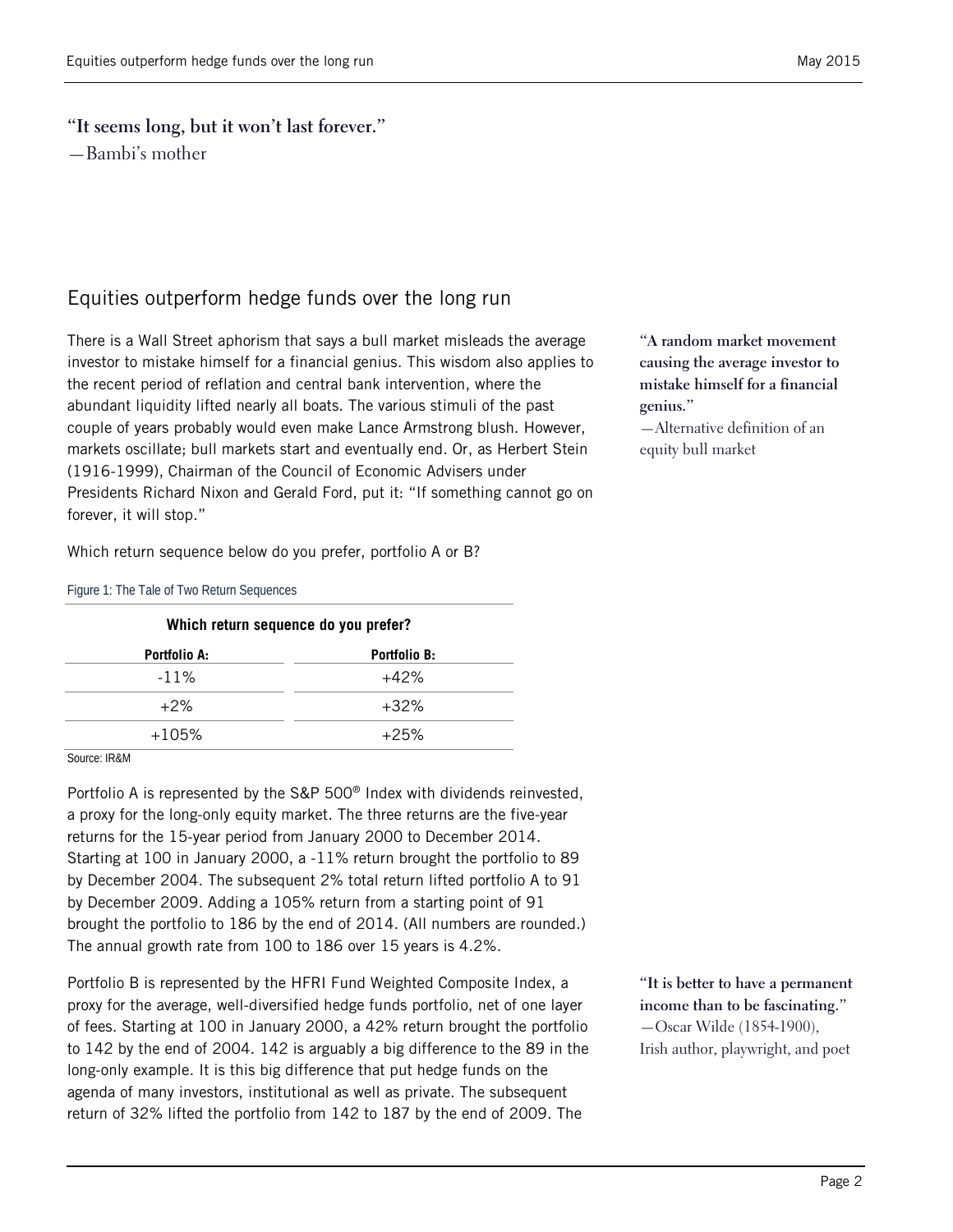subsequent 5-year return of 25%, which was low by historical hedge funds standards, brought the portfolio to 234 by the end of 2014. The annual growth rate from 100 to 234 over 15 years is 5.8%.

The superior long-term performance of portfolio B stems from avoiding large losses and long periods of negative compounding. Portfolio B, therefore, is more "boring" as the returns do not swing around as much as with portfolio A. One of the many ironies of investment life is that regulators, large parts of Main Street, and an astonishingly large part of Wall Street think that portfolio B is riskier than portfolio A. It isn't. It is less liquid, but not necessarily riskier. <sup>1</sup> The returns are higher and the market risk is lower, nearly irrespective of how we calculate risk: Volatility of portfolio B is lower and drawdowns are much lower. We could argue that portfolio A represents "nature" while portfolio B is a return sequence that is "man-made."

Figure 2 shows how it's done by avoiding large losses. The first returns are the monthly returns of the S&P 500 Index since 1990. We applied a colorcoding whereby returns worse than -5% are highlighted in orange and returns lower than -10% are highlighted in red. It is these losses that destroy the rate at which capital compounds. We called this "nature" because all investors can obtain these returns passively with index funds or ETFs these days. No active risk management skill is applied to the first sequence of returns.

**"If investing is entertaining, if you're having fun, you're probably not making any money. Good investing is boring."** —George Soros (1930- ), American business magnate, investor, and philanthropist

**"The first rule of investing is don't lose. And the second rule of investing is don't forget the first rule. And that's all the rules there are."**

—Warren Buffett (1930- ), American business magnate, investor, and philanthropist

#### "Nature" "Man-made"

<span id="page-2-0"></span>Figure 2: Nature vs. Man-made Returns

|      | Jan    | Feb     | Mar    | Apr    | May    | Jun    | Jul    | Aug     | Sep     | Oct     | Nov    | Dec    |      | Jan    | Feb    | Mar    | Apr    | May    | Jun    | Jul    | Aug    | Sep    | Oct    | Nov    | Dec    |
|------|--------|---------|--------|--------|--------|--------|--------|---------|---------|---------|--------|--------|------|--------|--------|--------|--------|--------|--------|--------|--------|--------|--------|--------|--------|
| 2015 | $-3.1$ | 5.5     | $-1.7$ |        |        |        |        |         |         |         |        |        | 2015 | 0.0    | 1.9    | 0.4    |        |        |        |        |        |        |        |        |        |
| 2014 | $-3.6$ | 4.3     | 0.7    | 0.6    | 2.1    | 1.9    | $-1.5$ | 3.8     | $-1.6$  | 2.3     | 2.5    | $-0.4$ | 2014 | $-0.5$ | 2.0    | $-0.3$ | $-0.2$ | 0.9    | 1.3    | $-0.6$ | 1.2    | $-0.9$ | $-0.4$ | 0.8    | $-0.2$ |
| 2013 | 5.0    | 1.1     | 3.6    | 1.8    | 2.1    | $-1.5$ | 4.9    | $-3.1$  | 3.0     | 4.5     | 2.8    | 2.4    | 2013 | 2.5    | 0.1    | 0.9    | 0.6    | 0.5    | $-1.5$ | 1.3    | $-0.7$ | 1.6    | 1.5    | 0.9    | 1.0    |
| 2012 | 4.4    | 4.1     | 3.1    | $-0.7$ | $-6.3$ | 4.0    | 1.3    | 2.0     | 2.4     | $-2.0$  | 0.3    | 0.7    | 2012 | 2.8    | 2.1    | $-0.2$ | $-0.5$ | $-2.6$ | 0.3    | 0.9    | 0.8    | 1.3    | $-0.4$ | 0.4    | 1.4    |
| 2011 | 2.3    | 3.2     | $-0.1$ | 2.8    | $-1.4$ | $-1.8$ | $-2.1$ | $-5.7$  | $-7.2$  | 10.8    | $-0.5$ | 0.9    | 2011 | 0.4    | 1.2    | 0.1    | 1.5    | $-1.2$ | $-1.2$ | 0.2    | $-3.2$ | $-3.9$ | 2.7    | $-1.3$ | $-0.4$ |
| 2010 | $-3.7$ | 2.9     | 5.9    | 1.5    | $-8.2$ | $-5.4$ | 6.9    | $-4.7$  | 8.8     | 3.7     | $-0.2$ | 6.5    | 2010 | $-0.8$ | 0.7    | 2.5    | 1.2    | $-2.9$ | $-1.0$ | 1.6    | $-0.1$ | 3.5    | 2.1    | 0.2    | 2.9    |
| 2009 | $-8.6$ | $-11.0$ | 8.5    | 9.4    | 5.3    | 0.0    | 7.4    | 3.4     | 3.6     | $-2.0$  | 5.7    | 1.8    | 2009 | $-0.1$ | $-1.2$ | 1.7    | 3.6    | 5.1    | 0.2    | 2.5    | 1.3    | 2.8    | $-0.2$ | 1.5    | 1.3    |
| 2008 | $-6.1$ | $-3.5$  | $-0.6$ | 4.8    | 1.1    | $-8.6$ | $-1.0$ | 1.2     | $-9.1$  | $-16.9$ | $-7.5$ | 0.8    | 2008 | $-2.7$ | 1.5    | $-2.2$ | 1.6    | 1.9    | $-1.3$ | $-2.3$ | $-1.4$ | $-6.1$ | $-6.8$ | $-2.7$ | 0.2    |
| 2007 | 1.4    | $-2.2$  | 1.0    | 4.3    | 3.3    | $-1.8$ | $-3.2$ | 1.3     | 3.6     | 1.5     | $-4.4$ | $-0.9$ | 2007 | 1.1    | 0.7    | 1.0    | 1.8    | 2.0    | 0.7    | 0.1    | $-1.5$ | 2.7    | 2.8    | $-2.2$ | 0.5    |
| 2006 | 2.5    | 0.0     | 1.1    | 1.2    | $-3.1$ | 0.0    | 0.5    | 2.1     | 2.5     | 3.2     | 1.6    | 1.3    | 2006 | 3.5    | 0.5    | 2.0    | 1.9    | $-1.6$ | $-0.2$ | $-0.2$ | 1.0    | 0.2    | 1.8    | 2.1    | 1.5    |
| 2005 | $-2.5$ | 1.9     | $-1.9$ | $-2.0$ | 3.0    | 0.0    | 3.6    | $-1.1$  | 0.7     | $-1.8$  | 3.5    | $-0.1$ | 2005 | $-0.2$ | 1.8    | $-0.9$ | $-1.5$ | 1.0    | 1.6    | 2.3    | 0.8    | 1.9    | $-1.4$ | 1.7    | 1.8    |
| 2004 | 1.7    | 1.2     | $-1.6$ | $-1.7$ | 1.2    | 1.8    | $-3.4$ | 0.2     | 0.9     | 1.4     | 3.9    | 3.2    | 2004 | 2.0    | 1.2    | 0.5    | $-1.5$ | $-0.3$ | 0.8    | $-1.0$ | 0.1    | 1.6    | 0.8    | 2.8    | 1.6    |
| 2003 | $-2.7$ | $-1.7$  | 0.8    | 8.1    | 5.1    | 1.1    | 1.6    | 1.8     | $-1.2$  | 5.5     | 0.7    | 5.1    | 2003 | 0.7    | 0.0    | 0.1    | 2.6    | 3.6    | 1.3    | 1.3    | 1.8    | 1.2    | 2.4    | 1.1    | 1.9    |
| 2002 | $-1.6$ | $-2.1$  | 3.7    | $-6.1$ | $-0.9$ | $-7.2$ | $-7.9$ | 0.5     | $-11.0$ | 8.6     | 5.7    | $-6.0$ | 2002 | 0.4    | $-0.7$ | 1.9    | 0.3    | 0.0    | $-1.9$ | $-2.9$ | 0.5    | $-1.5$ | 0.6    | 2.1    | $-0.2$ |
| 2001 | 3.5    | $-9.2$  | $-6.4$ | 7.7    | 0.5    | $-2.5$ | $-1.1$ | $-6.4$  | $-8.2$  | 1.8     | 7.5    | 0.8    | 2001 | 3.4    | $-2.2$ | $-1.6$ | 2.0    | 1.2    | 0.3    | $-0.8$ | $-0.4$ | $-2.8$ | 2.0    | 2.1    | 1.7    |
| 2000 | $-5.1$ | $-2.0$  | 9.7    | $-3.1$ | $-2.2$ | 2.4    | $-1.6$ | 6.1     | $-5.3$  | $-0.5$  | $-8.0$ | 0.4    | 2000 | 0.6    | 6.2    | 0.9    | $-2.8$ | $-2.0$ | 3.7    | $-0.6$ | 3.8    | $-1.2$ | $-1.8$ | $-3.5$ | 2.1    |
| 1999 | 4.1    | $-3.2$  | 3.9    | 3.8    | $-2.5$ | 5.4    | $-3.2$ | $-0.6$  | $-2.9$  | 6.3     | 1.9    | 5.8    | 1999 | 2.2    | $-1.3$ | 3.1    | 4.5    | 0.7    | 3.6    | 0.5    | 0.0    | 0.2    | 1.6    | 5.1    | 7.7    |
| 1998 | 1.0    | 7.0     | 5.0    | 0.9    | $-1.9$ | 3.9    | $-1.2$ | $-14.6$ | 6.2     | 8.0     | 5.9    | 5.6    | 1998 | $-0.7$ | 3.3    | 3.0    | 1.0    | $-2.1$ | $-0.1$ | $-0.8$ | $-8.7$ | 0.7    | 1.2    | 3.7    | 2.8    |
| 1997 | 6.1    | 0.6     | $-4.3$ | 5.8    | 5.9    | 4.3    | 7.8    | $-5.7$  | 5.3     | $-3.4$  | 4.5    | 1.6    | 1997 | 3.2    | 1.0    | $-1.6$ | $-0.1$ | 4.4    | 2.7    | 3.9    | 0.3    | 3.7    | $-1.5$ | $-0.9$ | 0.9    |
| 1996 | 3.3    | 0.7     | 0.8    | 1.3    | 2.3    | 0.2    | $-4.6$ | 1.9     | 5.4     | 2.6     | 7.3    | $-2.2$ | 1996 | 2.9    | 1.2    | 1.5    | 4.0    | 3.1    | 0.2    | $-2.1$ | 2.3    | 2.1    | 1.0    | 2.1    | 1.3    |
| 1995 | 2.4    | 3.6     | 2.7    | 2.8    | 3.6    | 2.1    | 3.2    | 0.0     | 4.0     | $-0.5$  | 4.1    | 1.7    | 1995 | $-0.2$ | 1.3    | 1.7    | 2.1    | 1.7    | 2.5    | 3.2    | 2.2    | 2.0    | $-0.7$ | 1.9    | 2.1    |
| 1994 | 3.3    | $-3.0$  | $-4.6$ | 1.2    | 1.2    | $-2.7$ | 3.1    | 3.8     | $-2.7$  | 2.1     | $-4.0$ | 1.2    | 1994 | 2.5    | $-0.6$ | $-1.5$ | $-0.6$ | 0.7    | 0.3    | 1.3    | 2.5    | 0.9    | 0.0    | $-1.3$ | $-0.1$ |
| 1993 | 0.7    | 1.0     | 1.9    | $-2.5$ | 2.3    | 0.1    | $-0.5$ | 3.4     | $-1.0$  | 1.9     | $-1.3$ | 1.0    | 1993 | 2.3    | 1.3    | 3.1    | 1.5    | 2.6    | 2.6    | 2.1    | 2.9    | 1.6    | 3.2    | 0.1    | 3.9    |
| 1992 | $-2.0$ | 1.0     | $-2.2$ | 2.8    | 0.1    | $-1.7$ | 3.9    | $-2.4$  | 0.9     | 0.2     | 3.0    | 1.0    | 1992 | 3.8    | 2.1    | 0.6    | 0.3    | 1.8    | $-0.4$ | 2.1    | $-0.3$ | 1.9    | 2.1    | 2.8    | 2.5    |
| 1991 | 4.2    | 6.7     | 2.2    | 0.0    | 3.9    | $-4.8$ | 4.5    | 2.0     | $-1.9$  | 1.2     | -4.4   | 11.2   | 1991 | 2.6    | 4.0    | 4.9    | 1.3    | 2.0    | 0.4    | 2.6    | 2.1    | 2.3    | 1.8    | 0.3    | 3.9    |
| 1990 | $-6.9$ | 0.9     | 2.4    | $-2.7$ | 9.2    | $-0.9$ | $-0.5$ | $-9.4$  | $-5.7$  | $-0.7$  | 6.0    | 2.5    | 1990 | $-2.1$ | 1.5    | 3.2    | 0.0    | 3.1    | 2.1    | 1.5    | $-3.4$ | $-2.0$ | 0.0    | 0.8    | 1.3    |

Source: IR&M, raw data from Bloomberg. "Nature" returns are for the S&P 500, "man-made" returns are for the HFRI Fund Weighted Composite Index. **Past performance is no guarantee of future results.**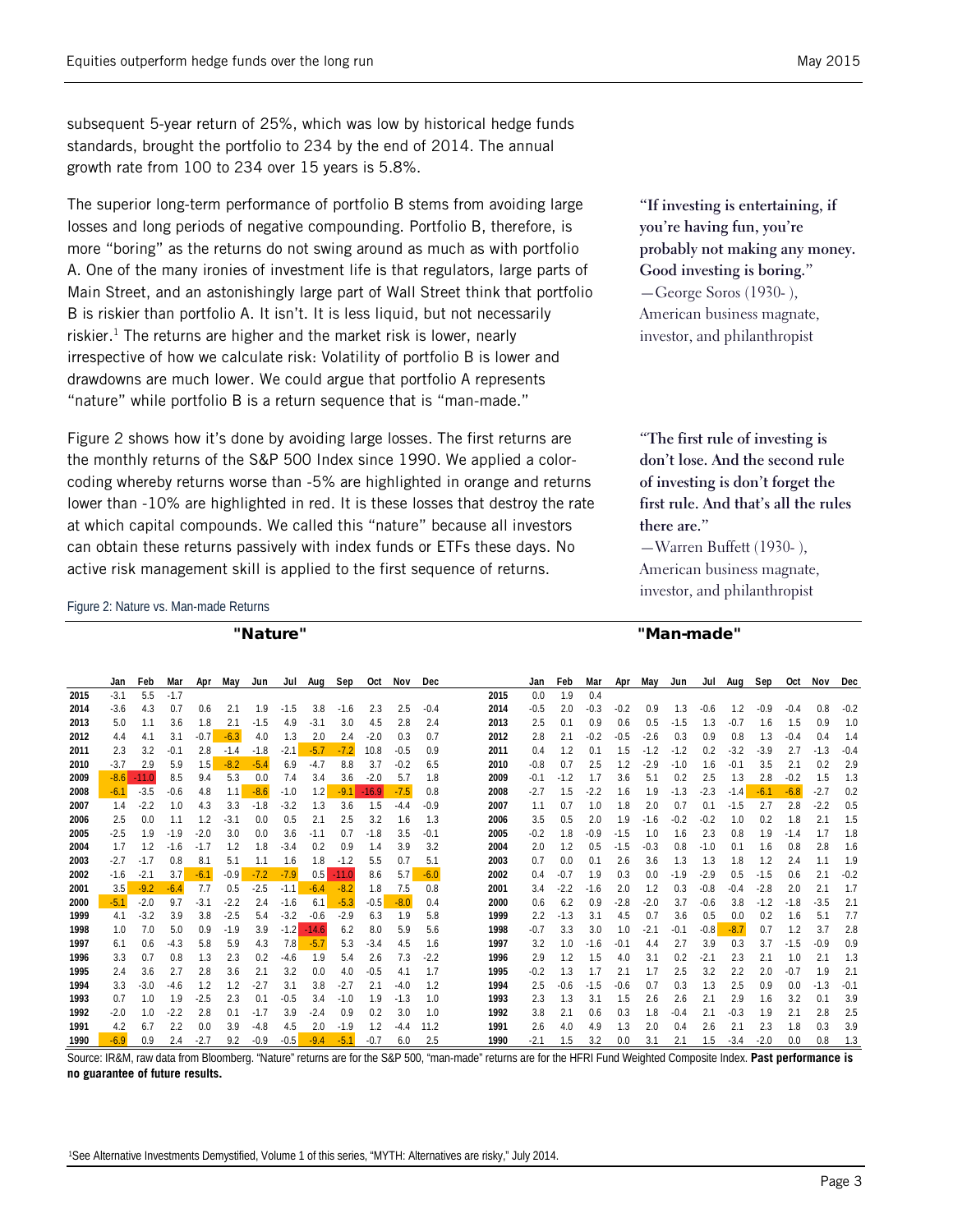The second set of monthly returns on the right hand side of [Figure 2](#page-2-0) is the (total) returns of the HFRI Fund Weighted Composite Index, our proxy for the average hedge funds portfolio net of fees. The same color-coding was applied. The second sequence is literally less colorful, i.e., more "boring." This is, as George Soros put it, a good thing. These returns are "man-made" as they do not appear in "nature," in financial markets. These returns need to be "fabricated." The discipline that results in these man-made returns is active risk management. It cannot be done otherwise. A certain craft or skill needs to be applied to "nature," – the erratic vagaries of financial markets. This is why sometimes the returns on the left of [Figure 2](#page-2-0) are referred to as "market-based returns" whereas the returns on the right are branded "skillbased returns."

A further, but nontrivial aspect of the returns on the right is that the men and women "fabricating" these returns often have their own money in their funds. This means they have a very simple, hands-on incentive to avoid the loss of capital. (Simple incentives are nearly always better than complicated, or "sophisticated" incentive structures.) Mutual funds generally remunerate management based on a percentage of assets under management. Hedge funds always remunerate managers with performance-related incentive fees as well as a fixed fee. Not surprisingly, the incentive-based performance fees favors the "fabrication" of an asymmetric return profile; profits are welcome, losses are to be avoided at nearly all cost. As Ian Wace, co-founder of Marshall Wace Asset Management, put it at the 2000 Hedge Fund Symposium in London:

"This business [hedge funds] has nothing to do with positive compounding; it has to do with avoiding negative compounding... The P&L is the only moderator of hubris. You are not given money to lose it."

When avoiding compounding capital negatively is a major objective, downside volatility and losses are of major importance. Large losses damage the rate at which capital compounds. Consider:

- A 10-year investment of \$100 that compounds at 8% for nine years and then is flat in the last year will end at \$200.
- A 10-year investment of \$100 that compounds at 8% for nine years and then falls by 50% will end at \$100.

This is a big difference, especially if you wanted to retire at the end of year 10. It is losses, especially large ones, that destroy the rate at which capital compounds. Paul Tudor Jones, founder of Tudor Investment Corporation and successful practitioner of positive long-term compounding of capital, recommends:

"I'm always thinking about losing money as opposed to making money. Don't focus on making money; focus on protecting what you have."

**"Cut your losses and let your profits run."** —Old Wall Street adage, often

attributed to David Ricardo (1772- 1823), British economist

**"If you're good at something, never do it for free."** —The Joker, Batman's nemesis, in *The Dark Knight*

**"Take care to sell your horse before he dies. The art of life is passing losses on."** —Robert Frost (1974-1963), American poet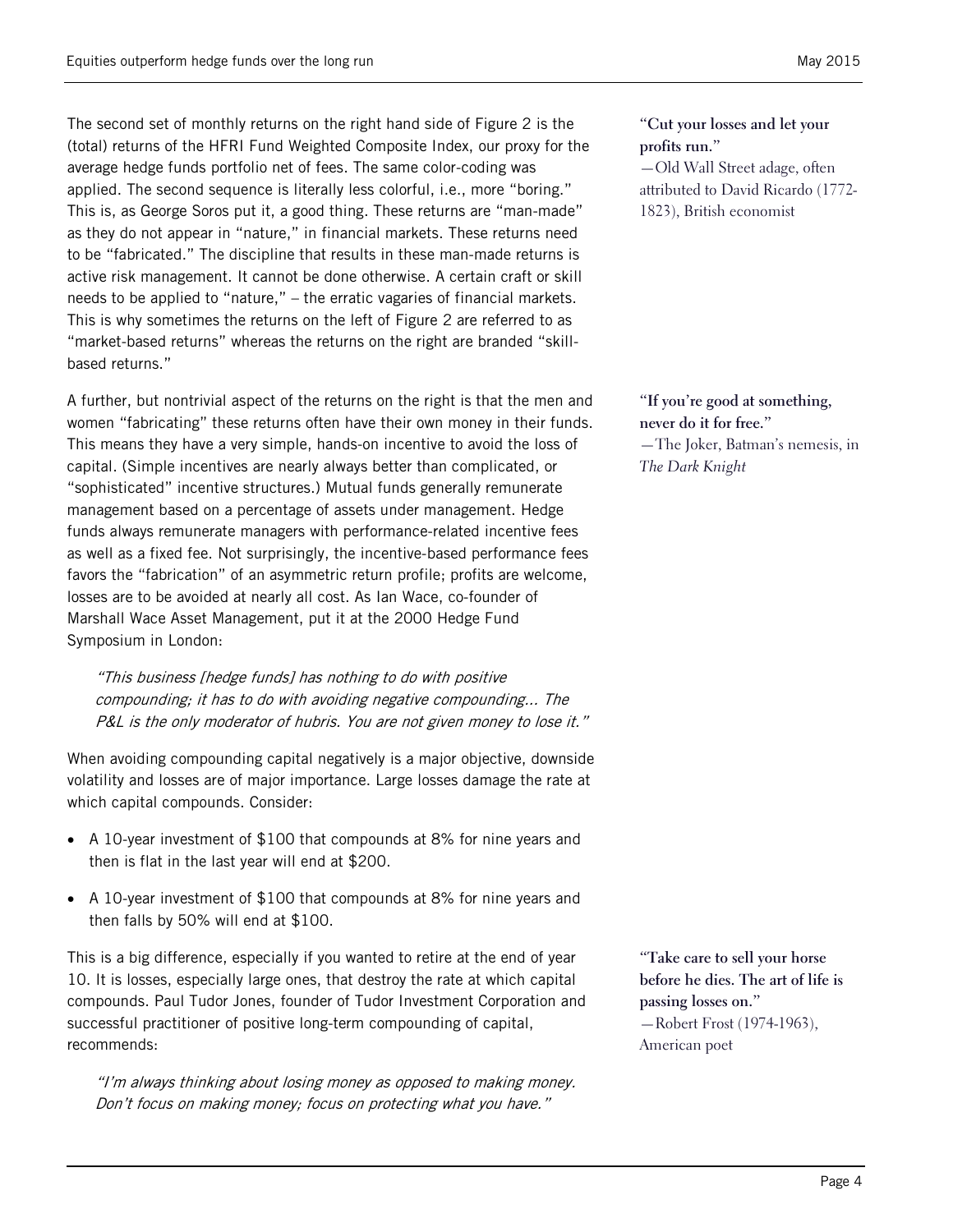The discipline that aims to avoid or minimize large losses is called risk management. Europe is a good example of an equity market that has been compounding negatively for many of the last 15 years. [Table 1](#page-4-0) shows what large losses and periods of negative compounding do to the long-term compounding of capital. The table contrasts a long-only strategy in the European equity market with a proxy for a portfolio comprised of hedge funds that operate in a long-short fashion within the European stock market. The first two columns show total returns and the last two columns contrast two portfolios in the respective indices, starting at 100 in January 2000.

#### <span id="page-4-0"></span>Table 1: Long-only vs. Long-short in Europe

|      | <b>DJ STOXX</b><br>Europe 600<br><b>TR Index</b> | Eurekahedge<br><b>Europe Long</b><br><b>Short Equities</b><br><b>Hedge Fund</b><br>Index | Hedge funds<br>underperform<br>long-only<br>equities? | <b>DJ STOXX</b><br>Europe 600<br><b>TR Index</b> | Eurekahedge<br><b>Europe Long</b><br><b>Short Equities</b><br><b>Hedge Fund</b><br>Index |  |  |  |
|------|--------------------------------------------------|------------------------------------------------------------------------------------------|-------------------------------------------------------|--------------------------------------------------|------------------------------------------------------------------------------------------|--|--|--|
| Year | $(\%)$                                           | $(\%)$                                                                                   |                                                       | (level)                                          | (level)                                                                                  |  |  |  |
|      |                                                  |                                                                                          |                                                       | 100                                              | 100                                                                                      |  |  |  |
| 2000 | $-3.8$                                           | 17.7                                                                                     |                                                       | 96                                               | 118                                                                                      |  |  |  |
| 2001 | $-15.6$                                          | 10.6                                                                                     |                                                       | 81                                               | 130                                                                                      |  |  |  |
| 2002 | $-30.4$                                          | 5.3                                                                                      |                                                       | 56                                               | 137                                                                                      |  |  |  |
| 2003 | 15.9                                             | 14.5                                                                                     | Yes                                                   | 65                                               | 157                                                                                      |  |  |  |
| 2004 | 12.2                                             | 11.1                                                                                     | Yes                                                   | 74                                               | 174                                                                                      |  |  |  |
| 2005 | 26.7                                             | 18.8                                                                                     | Yes                                                   | 93                                               | 207                                                                                      |  |  |  |
| 2006 | 20.8                                             | 17.1                                                                                     | Yes                                                   | 112                                              | 242                                                                                      |  |  |  |
| 2007 | 2.4                                              | 8.4                                                                                      |                                                       | 115                                              | 263                                                                                      |  |  |  |
| 2008 | $-43.8$                                          | $-18.8$                                                                                  |                                                       | 65                                               | 213                                                                                      |  |  |  |
| 2009 | 32.4                                             | 22.0                                                                                     | Yes                                                   | 86                                               | 260                                                                                      |  |  |  |
| 2010 | 11.6                                             | 8.4                                                                                      | Yes                                                   | 96                                               | 282                                                                                      |  |  |  |
| 2011 | $-8.6$                                           | $-7.3$                                                                                   |                                                       | 87                                               | 262                                                                                      |  |  |  |
| 2012 | 18.2                                             | 6.5                                                                                      | Yes                                                   | 103                                              | 279                                                                                      |  |  |  |
| 2013 | 20.8                                             | 12.6                                                                                     | Yes                                                   | 125                                              | 314                                                                                      |  |  |  |
| 2014 | 7.2<br>.                                         | $-0.3$                                                                                   | Yes                                                   | 134                                              | 313                                                                                      |  |  |  |

**"The bottom line for me is that risk management should be the responsibility of every participant in the investment process, applying experience, judgment and knowledge of the underlying investments."** —Howard Marks (1946- ),

Chairman of Oaktree Capital Management

Source: IR&M, Bloomberg

The funny thing is that hedge funds often underperform the stock market. In the example shown here, hedge funds have underperformed nine times out of 15, i.e., more often than not. But it doesn't matter. The impact from negative returns for the long-only portfolio is so large that looking at underperformance misses the point entirely. It's the performance in the difficult market environments that matter to long-term performance. A portfolio of 100 in European equities including the reinvestment of dividends at the beginning of 2000 rose to 134 by the end of 2014. (Without the re-invested dividends, the market has fallen by 10% over this period.) An equivalent portfolio in European long-short hedge funds went from 100 to 313 in the same time frame. Again, this is a big difference.

**"Hedge funds are more important than hedge cutters."** —Ed Milibrand (1969- ), British Labour Party politician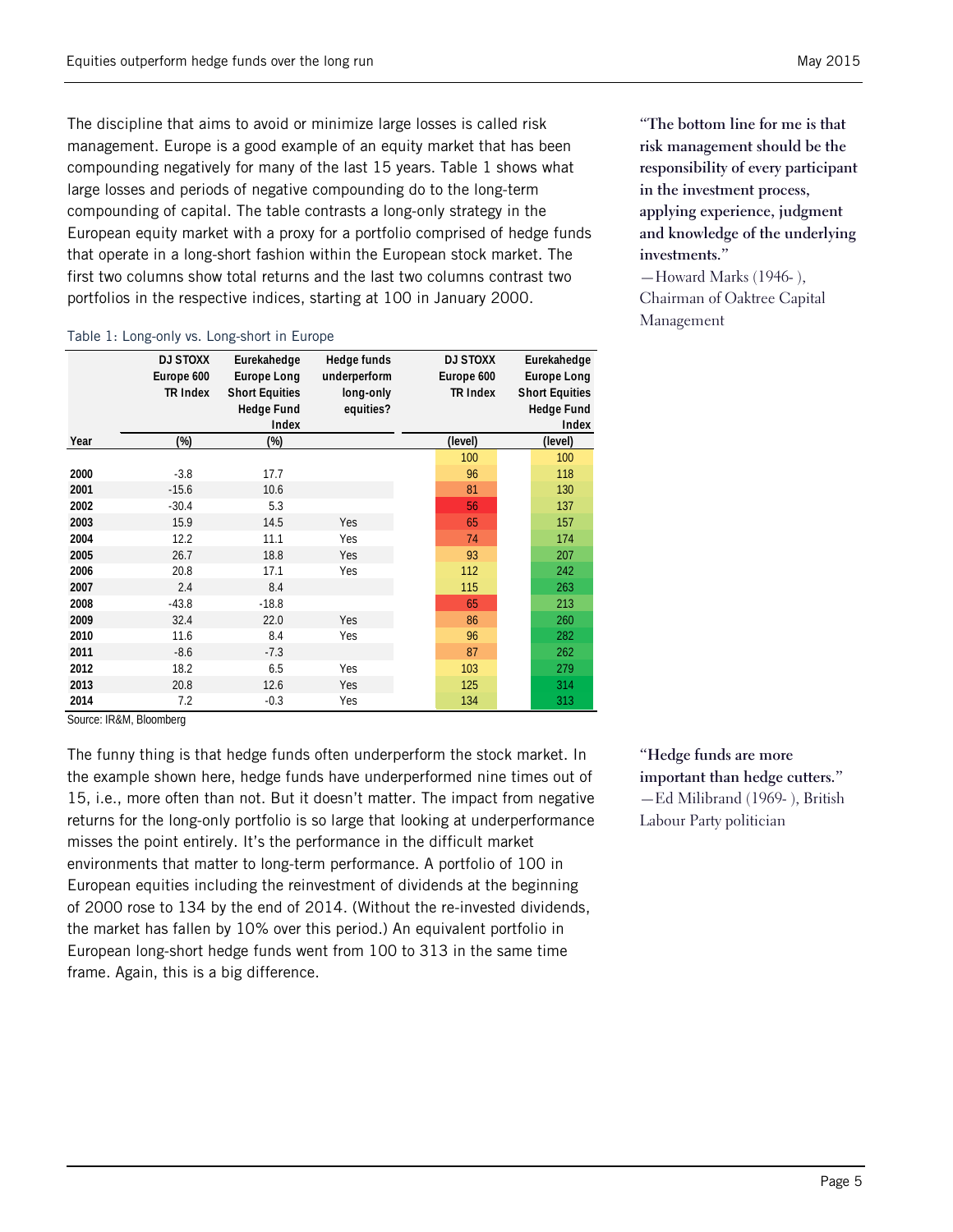Many investors are currently giving their hedge fund managers a hard time for not keeping up with the stock market. [Table 1](#page-4-0) shows that hedge funds often underperform the stock market when the latter experiences double-digit returns. Some hedge funds marketers fight this argument by contending that long-short hedge funds try to deliver 80% of the upside but only capture 50% of the downside. This asymmetric return profile would guarantee longterm outperformance with less downside volatility but would also result in underperforming the stock market in up years.

Imagine that European hedge funds had indeed delivered 80% of the upside and only 50% of the downside over the 15-year period examined in [Table 1.](#page-4-0) This would have resulted in hedge funds underperforming the stock market in ten out of the 15 years. However, the portfolio would have gone from 100 in 2000 to 199 by the end of 2014. This means—and this is a bit of an awkward thought—hedge fund marketers are too modest. In the real world, the portfolio went from 100 to 313, thus compounding at 7.9%, which compares to 2.0% for the long-only equity portfolio. [Figure 3](#page-5-0) shows the longonly, long-short, and the hypothetical "80%-upside/50%-downside" portfolio in graphical format.

**"It's not whether you are right or wrong that's important, but how much money you make when you're right and how much you lose when you're wrong."** —George Soros

**"Compound interest is the eighth natural wonder of the world and the most powerful thing I have ever encountered. He who understands it, earns it… he who doesn't… pays it."** —Albert Einstein (1879-1955), Physicist

#### <span id="page-5-0"></span>Figure 3: The Tale of Three Portfolios



Source: IR&M. **Past performance is no guarantee of future results.**

# Concluding remarks

One of the marketing one-liners in hedge funds is that "hedge funds produce equity-like returns on the upside and bond-like returns on the downside," While this one-liner is tongue-in-cheek, it is not entirely untrue. The investment philosophy of hedge funds differs from that of traditional asset managers whose portfolio closely resembles a market or liability benchmark. Hedge funds care about not only the long-term compounded returns on their investments, but also how their wealth changes during the investment period. In other words, an absolute return manager tries to

**"Financial sector crises are not [as] predictable. The risks build up until, wham, it hits you."** —Reserve Bank of India Governor Raghuram Rajan (1963- )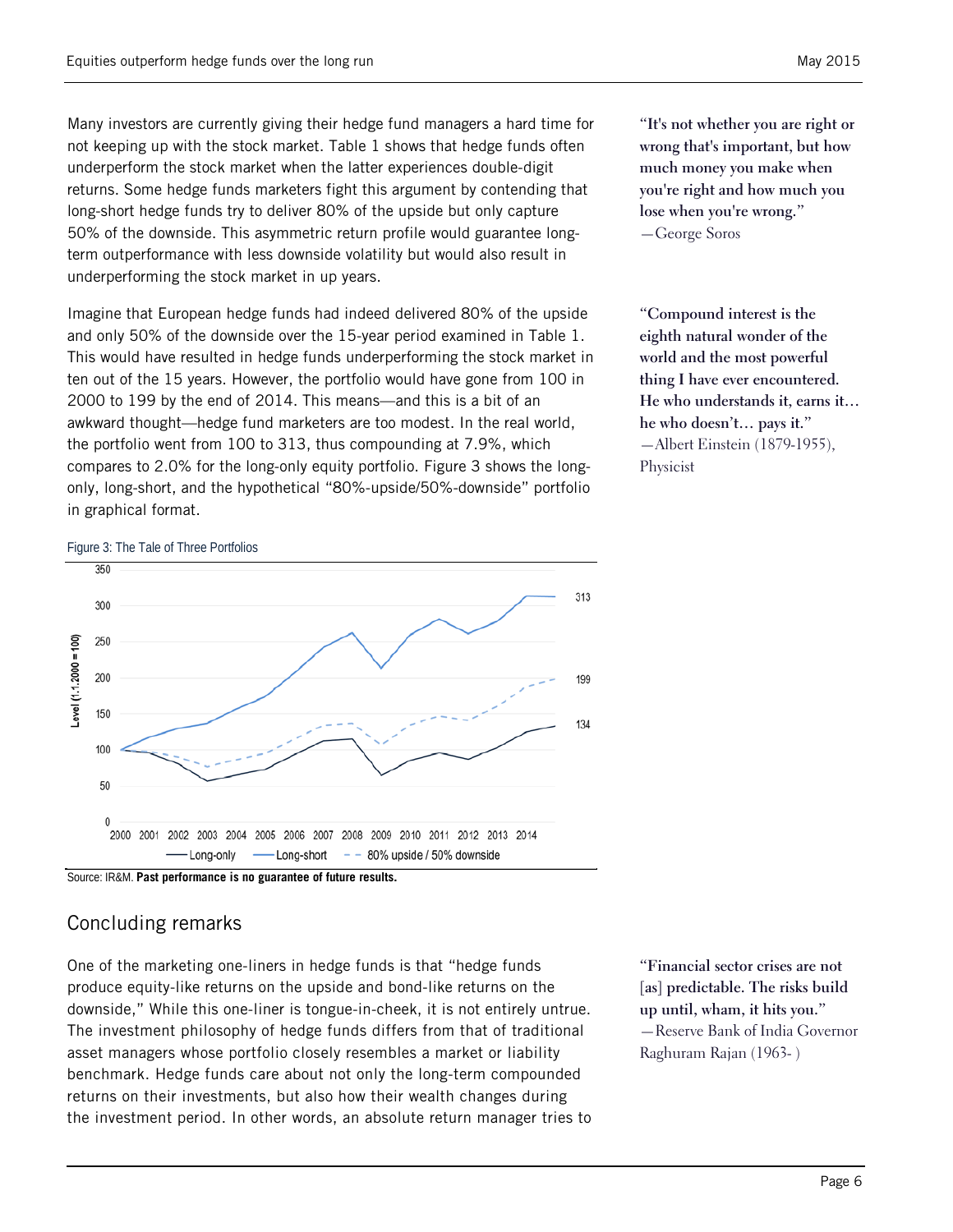objectives are considered conservative.

increase wealth by balancing opportunities with risk and running portfolios that are diversified and/or hedged against strong market fluctuations on the downside. To the absolute return manager, these

One hedge fund manager in the 1980s came to fame for a particular idea where he bought an option with 2% of the fund's capital. That 2% position returned 30% of the fund's whole principal. The attraction of this way of investing is only partly explained by the 30% return, which—after all—could be a function of luck. The 30% return as a single headline figure does not tell us anything about the risk that was involved to achieve the return. The main attraction in this particular case was that the manager and his investors only would have lost 2% if the investment idea had not worked out. In other words, at the time of investment, the manager knew that if the world moved in a way he expected his profits could be unlimited; if he was wrong, he would only lose 2%. This example illustrates the idea of an asymmetric return profile: high, equity-like returns on the upside, with controlled and/or limited loss potential on the downside. The discipline that can achieve such an asymmetry in asset management is active risk management. Investors who are long and unhedged need to remember that equity and bond markets can compound capital positively as well as negatively for many years in a row.

**"I'd say that my investment philosophy is that I don't take a lot of risk, I look for opportunities with tremendously skewed reward-risk opportunities."** —Paul Tudor Jones (1954- ), Hedge fund manager

The S&P 500<sup>®</sup> Index is a free-float market capitalization-weighted index of 500 of the largest U.S. companies. The index is calculated on a total return basis with dividends reinvested. The index is unmanaged, its returns do not reflect any fees, expenses, or sales charges, and is not available for direct investment.

The HFRI Fund Weighted Composite Index is a global, equal-weighted index of over 2,000 single-manager funds that report to HFR Database. Constituent funds report monthly net of all fees performance in U.S. dollar and have a minimum of \$50 million under management or a twelve (12) month track record of active performance. The HFRI Fund Weighted Composite Index does not include Funds of Hedge Funds.

#### *Copyright © 2015 by Ineichen Research and Management AG, Switzerland*

*All rights reserved. Reproduction or retransmission in whole or in part is prohibited except by permission. The information set forth in this document has been obtained from publicly available sources, unless stated otherwise. All information contained in this report is based on information obtained from sources which Ineichen Research and Management ("IR&M") believes to be reliable. IR&M provides this report without guarantee of any kind regarding its contents.* This document is for information purposes only and should not be construed as investment advice or an offer to sell (nor the solicitation of an offer to buy) any of the securities it refers to. The information has not been independently verified by IR&M or any of its affiliates. Neither IR&M nor any of its affiliates makes any *representations or warranties regarding, or assumes any responsibility for the accuracy, reliability, completeness or applicability of, any information, calculations contained herein, or of any assumptions underlying any information, calculations, estimates or projections contained or reflected herein. Neither this document nor the securities referred to herein have been registered or approved by any regulatory authority of any country or jurisdiction.*

*This material is intended solely for the information of the person to whom it has been delivered and may not be distributed in any jurisdiction where such distribution would constitute a violation of applicable law or regulation.*

*While this document represents the author's understanding at the time it was prepared, no representation or warranty, either expressed or implied, is provided in relation to the accuracy, completeness or reliability of the information contained herein, nor it is intended to be a complete statement or summary of the securities markets or developments referred to in the document. It should not be regarded by recipients as a substitute for the exercise of their own judgment. Investing in securities and other financial products entails certain risks, including the possible loss of the entire amount invested. Certain investments in particular, including those involving structured products, futures, options and other derivatives, are complex, may entail substantial risk and are not suitable for* 

*all investors. The price and value of, and income produced by, securities and other financial products may fluctuate and may be adversely impacted by exchange rates, interest rates, or other factors. Information available on such securities may be limited. The securities described herein may not be eligible for sale in all jurisdictions or to certain categories of investors. You should obtain advice from your own tax, financial, legal, and accounting advisers to the extent that you deem necessary and only make investment decisions on the basis of your objectives, experience, and resources.* 

*Past performance is not necessarily indicative of future results. Unless specifically stated otherwise, all price information is indicative only.*

*No liability whatsoever is accepted for any loss (whether direct, indirect, or consequential) that may arise from any use of the information contained in or derived from this document. IR&M does not provide tax advice and nothing contained herein is intended to be, or should be construed as tax advice. Recipients of this report should seek tax advice based on the recipient's own particular circumstances from an independent tax adviser.*